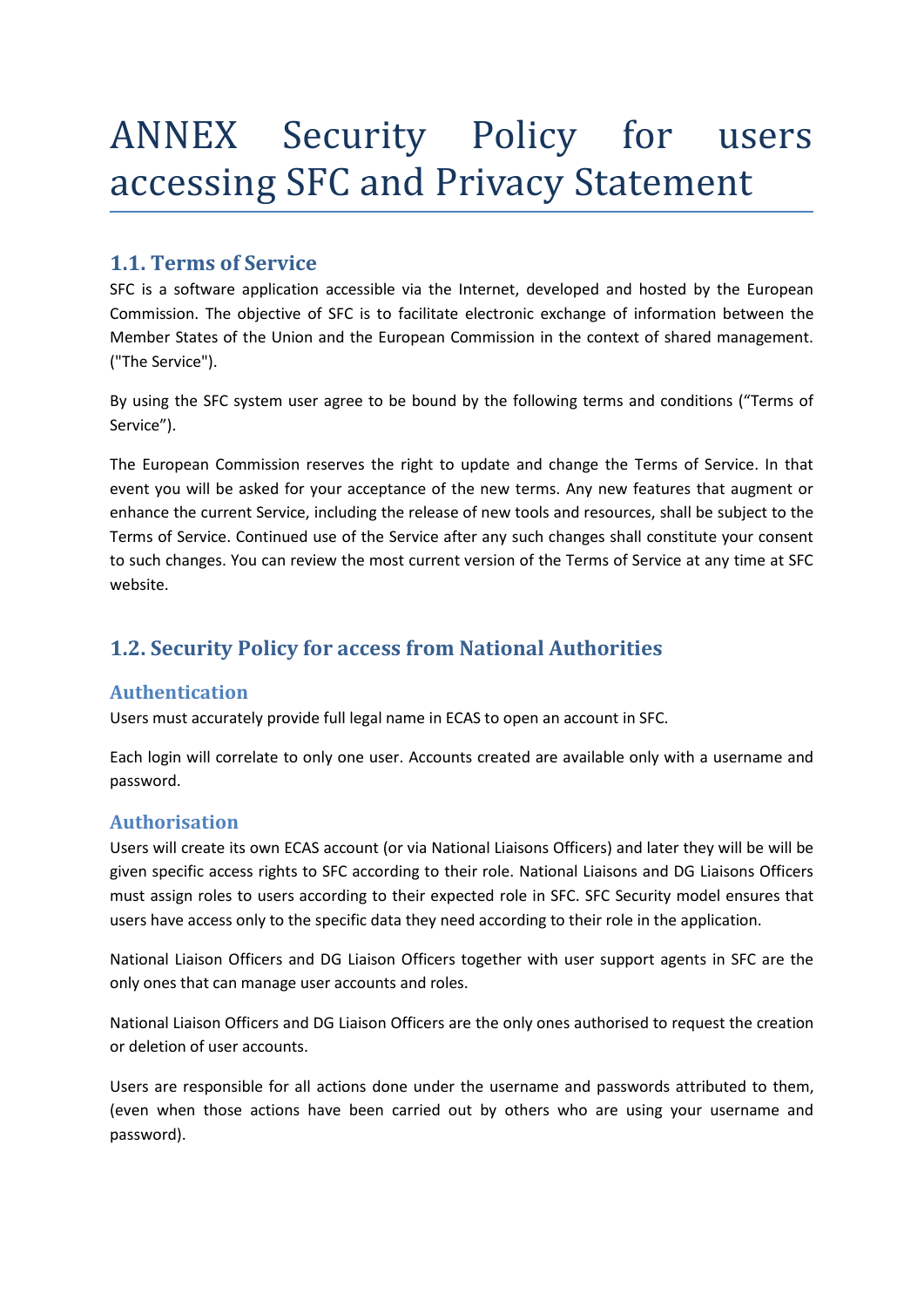#### **Integrity**

The Commission ensures that SFC complies with the requirements applicable to all IT systems at EU level set out in Commission Decision 2017/46 on Security of Information Systems and its implementing rules. This means that appropriate technical security measures are integrated in the SFC system. In particular, authentication (a username/password combination) and access control mechanisms ensure confidentiality and integrity of the SFC system and the information it contains.

Information during transmission is protected by using Secure Sockets Layer (SSL) software, which encrypts information you input when signing on, uploading and downloading content to and from SFC.

In addition, each SFC user must implement organizational security measures applicable to the processing of personal data in accordance with national legislation. In particular, appropriate security measures must be applied to personal data extracted from and further processed outside SFC (e.g. in a printed report or otherwise archived outside SFC or stored in national systems)

Also users must implement appropriate measures to protect they access credentials:

- Login and password credentials must not be shared with others. Users are responsible for keeping your account login and password private.
- Users must not misrepresent other people or take on the identity/role of someone else while using the Service.
- Users may not use the Service for any illegal or unauthorized purpose. The role provided in SFC should be appropriate to the role user have in the national authority
- In the event that users change their in their national authorities and this affects the role in SFC they must inform immediately National Liaison officers to make the corresponding update.
- In the event that users notice a security incident or come to the knowledge that an SFC account is used inappropriately or shared among different people users agree to notify their corresponding National Liaison officer or DG Liaison Officer.

## **1.3. Privacy Statement**

#### **Introduction**

This privacy statement covers the part of SFC for which the Commission is responsible, i.e. the collection, registration, storage and deletion of personal data of SFC users (i.e. natural persons working on behalf of Member States in national authorities, European Commission desktop officers, National Liaisons officers, European Commission staff working in the operation and support of SFC, DG Liaisons officers). Thus, it does not concern those data processing acts which fall under the responsibility of Member States. This privacy statement explains the way in which this system uses personal data, and the way in which the privacy of this data is being protected.

#### **Why and how do we process your personal data? Purpose of the data collection?**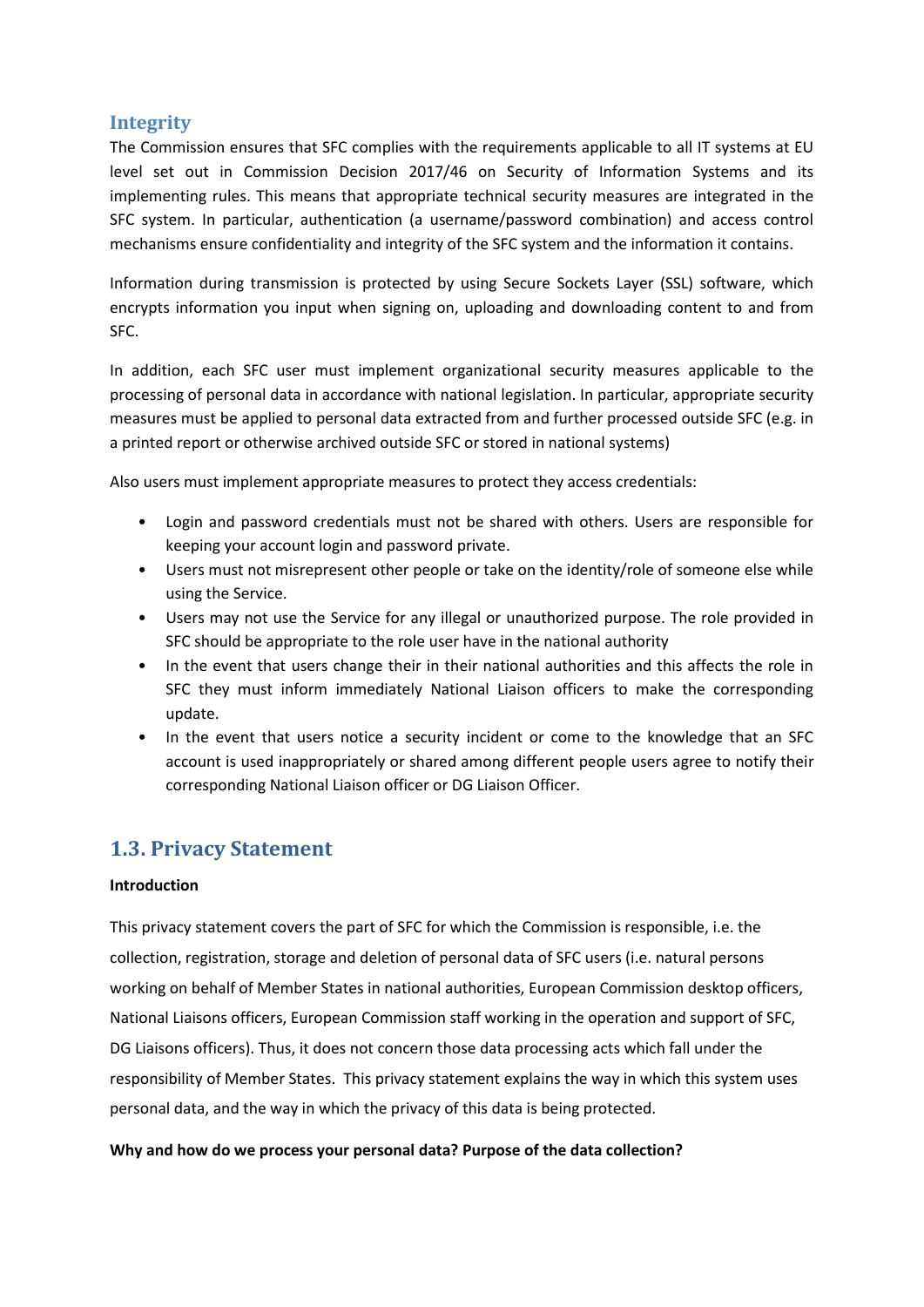The processing of personal data is necessary in order to cooperate effectively with the Member States on shared management. Examples of such interactions are the notifications of failure of the system, reminders of actions that should be taken or notification of specific events to which users are subscribed.

These contact details may be processed for purposes compatible with the provision of the service, including monitoring of the use of the system by DG and National Liaisons Officers and the Commission, communication, training and awareness-raising initiatives, and gathering information required for the exchange of information.

#### **On what legal ground(s) do we process your personal data?**

The processing operation is compliant with the principle of lawfulness and fairness. Processing is necessary for the performance of tasks carried out in the public interest or in the exercise of official authority vested in the Union institution or body. SFC is the official System used in the European Commission for Shared Management Funds in accordance with article 74(4) of the Regulation (EU) 1303/2013 and Implementing Regulation (EU) 184/2014, article 69 (8) of the Regulation (EU) 2021/1060 and Annex XIV. As such, its publishing and processing falls within the provisions of the Regulation EU 2018/1725 on the protection of natural persons with regard to the processing of personal data.

#### **Which personal data do we collect and further process?**

The Commission collects the necessary contact details. These personal data are stored on databases at Commission's Data Center.

The following data is required:

- First name
- Last name
- E-mail address
- Preferred language
- Telephone, fax and additional information only when specified by the data subject (optional)
- Business details (name, address, country, type and code) in regards to users
- Authority details (name, address, country and code) in regards to Member State and Accession Country Administrators

#### **How long do we keep your personal data?** (Data retention)

Personal data of SFC users (staff working for the national authorities) will be stored as long as they continue to be users of SFC. In principle, 3 years after the final closure of all the programmes.

#### **How do we protect and safeguard your personal data?**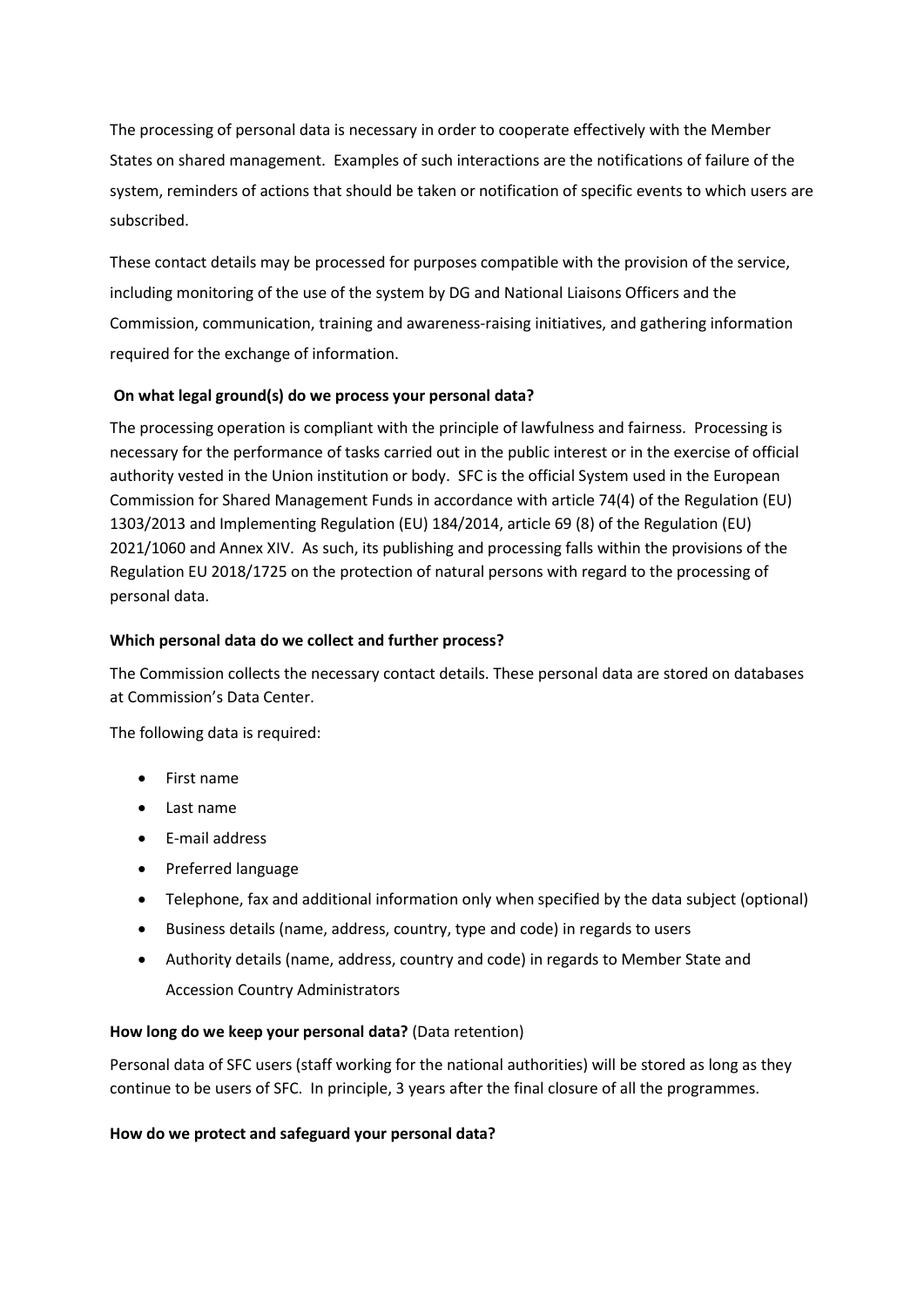All personal data in electronic format (eg.: e-mails, documents, databases, uploaded batches of data, etc.) are stored on the servers of the European Commission. All processing operations are carried out pursuant to the Commission Decision (EU, Euratom) 2017/46 of 10 January 2017 on the security of communication and information systems in the European Commission.

#### **Security measure taken**

The data is safeguarded in the Commission and covered by the numerous defensive measures implemented by the Commission to protect the integrity and confidentiality of the electronic assets of the Institution. SFC is hosted in DG DIGIT Datacenter. DG DIGIT is responsible for all the security associated to hardware assets.

#### **Technical means**

The data collection and processing is done using the Commission's IT standards and telecommunication infrastructure. SFC access control is managed by the User Security Module (USM) that is accessed directly by the SFC user administrators in the respective nodes (Member States or the Commission one). MS and EC Liaisons submit access requests for the users they represent. Such requests do contain also users' information. In any event, this data is only accessible for users which have been officially nominated as Liaison and later received the specific role in the SFC System.

#### **Who has access to your personal data and to whom is it disclosed?**

SFC access control is managed by the User Security Module (USM). Therefore, the SFC user administrators in the respective Member States or the Commission's support (in involved DGs) and maintenance team (in DIGIT) have access.

SFC does not transmit any data to parties that are outside the above-listed recipients and the legal framework mentioned, without prejudice to a possible transmission to the bodies in charge of an inspection tasks in accordance with Community legislation, e.g. OLAF, or an investigating purposes.

Information exchanged is not meant to include personal data with exception of an annual account. Such annual account may contain the name of beneficiaries and information on claims and payments.

This information is only accessible to particular auditors in charge of the file (AGRI) and is transferred to an internal support and management system, processing covered by record DPR-EC-00354, (CATS/COMBO – Clearance of Accounts Audit Trail System & Audit Management; [https://ec.europa.eu/dpo-register/detail/DPR-EC-00354\)](https://ec.europa.eu/dpo-register/detail/DPR-EC-00354).

General public won't see the relevant personal contact details.

#### **What are your rights and how can you exercise them?**

You have specific rights as a 'data subject' under Chapter III (Articles 14-25) of Regulation (EU) 2018/1725, in particular the right to access your personal data and to rectify them in case your personal data are inaccurate or incomplete by contacting the Data Controller that is HoU IT (REGIO.A.4). Under certain conditions, you have the right to erase your personal data, to restrict the processing of your personal data, to object to the processing and the right to data portability.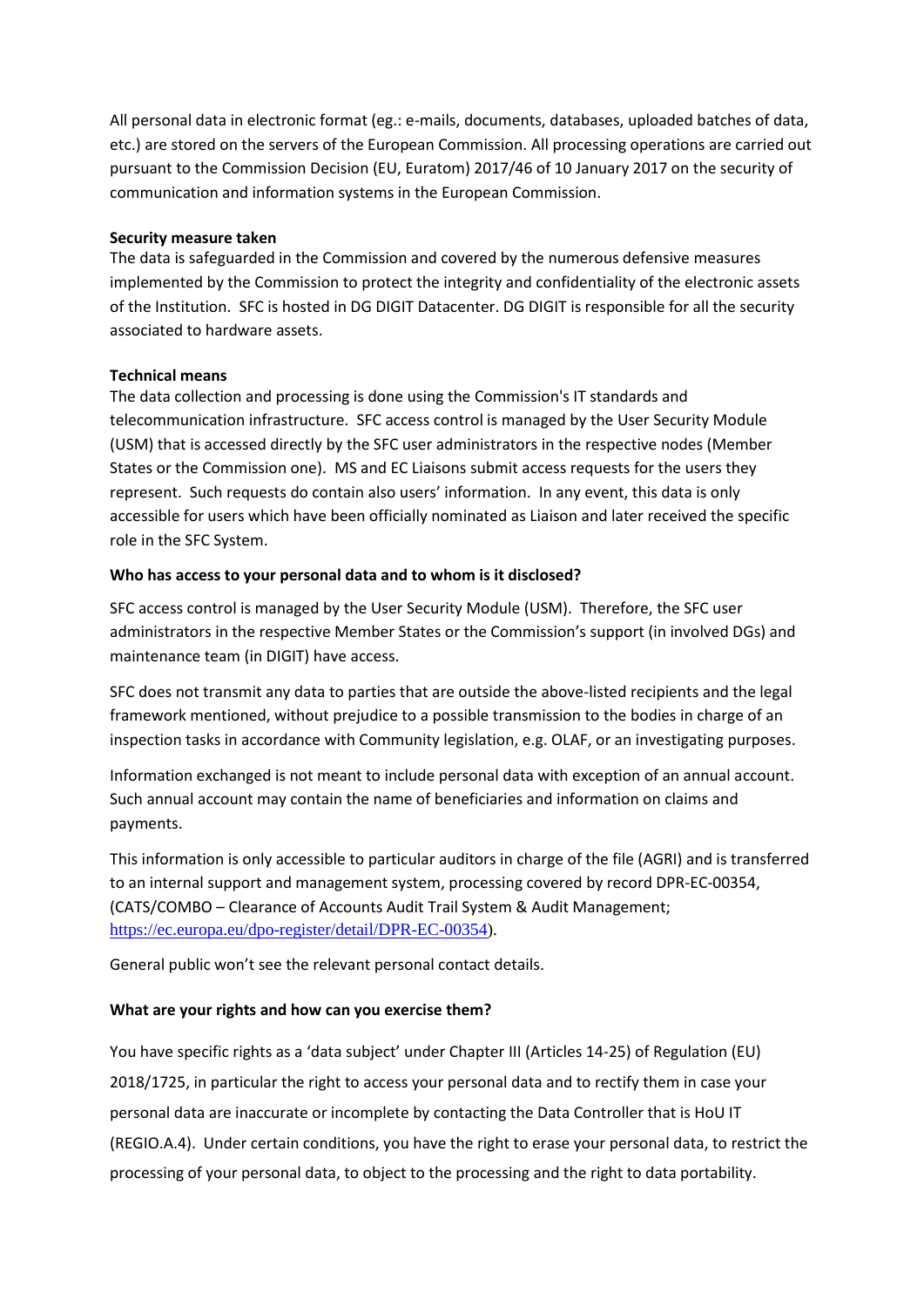#### **Contact information**

If you want to exercise your rights under Regulation (EU) 2018/1725, or if you have comments, questions or concerns, or if you want to submit a complaint regarding the collection and use of your personal data, please feel free to contact Data Controller that is HoU IT (REGIO.A.4): [REGIO-A4-SECRETARIAT@ec.europa.eu](mailto:REGIO-A4-SECRETARIAT@ec.europa.eu)

If you have further queries or complaints, you can also contact:

- The Data Protection Coordinator of DG REGIO: [regio-data-protection-coordinator@ec.europa.eu](mailto:REGIO-DATA-PROTECTION-COORDINATOR@ec.europa.eu)
- The European Commission Data Protection Officer: [data-protection-officer@ec.europa.eu](mailto:data-protection-officer@ec.europa.eu)

#### **Where to find more detailed information?**

The Commission Data Protection Officer publishes the register of all operations processing personal data. You can access the register on the following link: <http://ec.europa.eu/dpo-register>.

**This specific processing operation has been included in the DPO's public register with the following Record reference: DPR-EC-00741.2**

## **1.4. Web Services considerations:**

#### **Data Sending and Validation**

According to Article 3(2) of [Commission Implementing Regulation \(EU\) No 184/2014,](http://eur-lex.europa.eu/LexUriServ/LexUriServ.do?uri=CELEX:32014R0184:EN:NOT) *"any transmission of information to the Commission shall be verified and submitted by a person other than the person who entered the data for that transmission. This separation of tasks shall be supported by SFC2014 or by Member State's management and control information systems connected automatically with SFC2014*.*"*

SFC2014 and SFC2021 enforces the "four-eyes" principle, which means that the user who last validated an Operational Programme cannot submit it. Two different users are required; one to validate and another to send. In the case of the SFC2014 and SFC2021 graphical user interface, this control is made by the SFC system itself. Given the impossibility to implement the four eyes principle in a machine to machine interface, when **accessing SFC2014 and SFC2021 via Web Services, each member state should take care of the implementation of the "four-eyes" principle internally in its own information system.**

#### **Sample Application**

The SDK/Sample Application provided by the European Commission is a sample source code delivered "as is", it is provided as an example showing a possible integration with the SFC2014 web services based on a particular technology.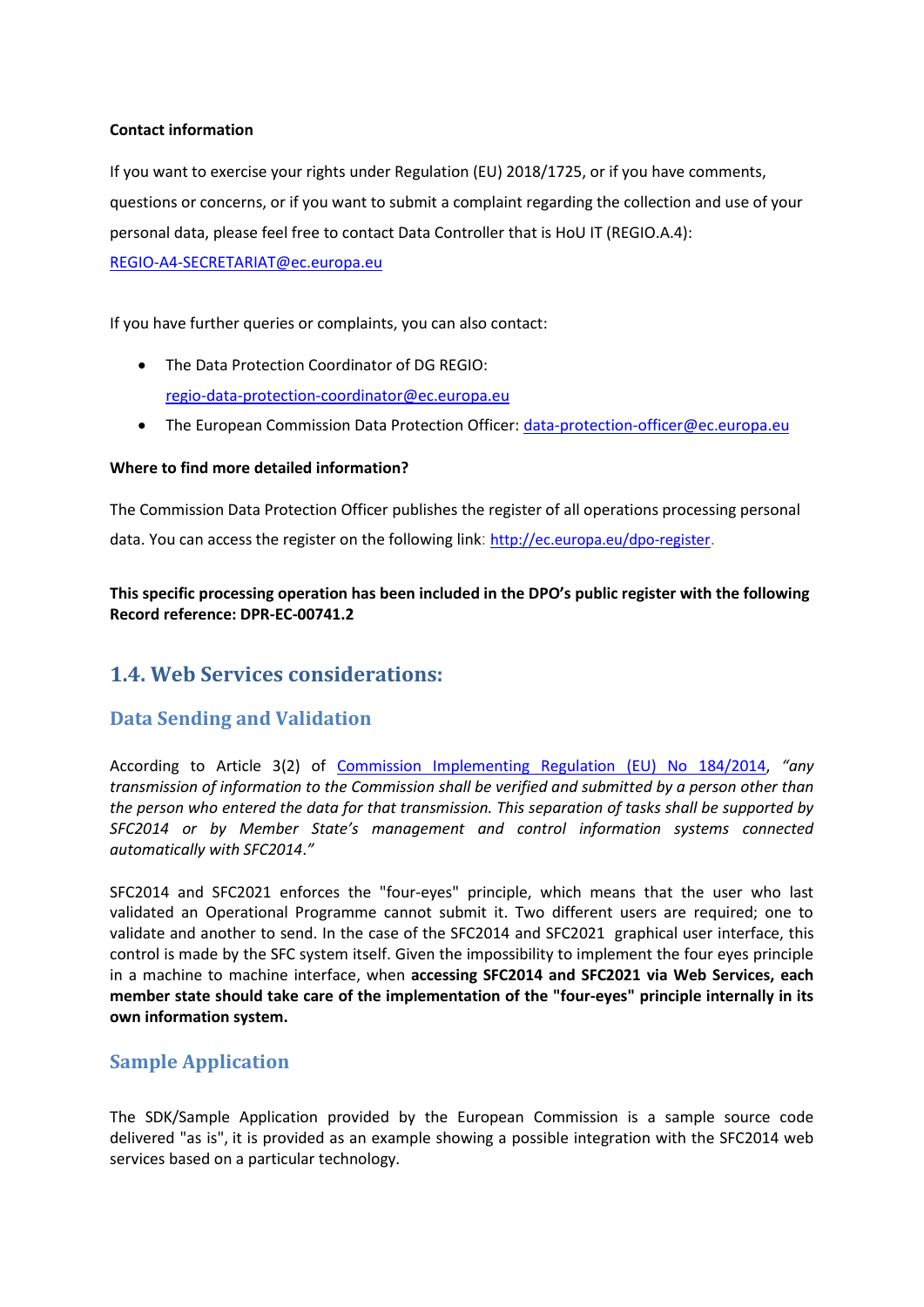At any time without prior notice, the European Commission may make changes to the software. Without limiting the foregoing, the European Commission makes no warranty that:

- The software will meet your requirements.
- The software will be uninterrupted, timely, secure or error-free.
- The results that may be obtained from the use of the software will be effective, accurate or reliable.
- The quality of the software will meet your expectations.
- Any errors in the software obtained from the sample application will be corrected.

The SDK and its documentation made available on the portal:

- Could include technical or other mistakes, inaccuracies or typographical errors.
- It will be only available on a specific technology
- Not all Webservices will have an associated SDK
- Errors will be corrected on a best effort basis.
- May be out of date and the European Commission makes no commitment to update such materials.